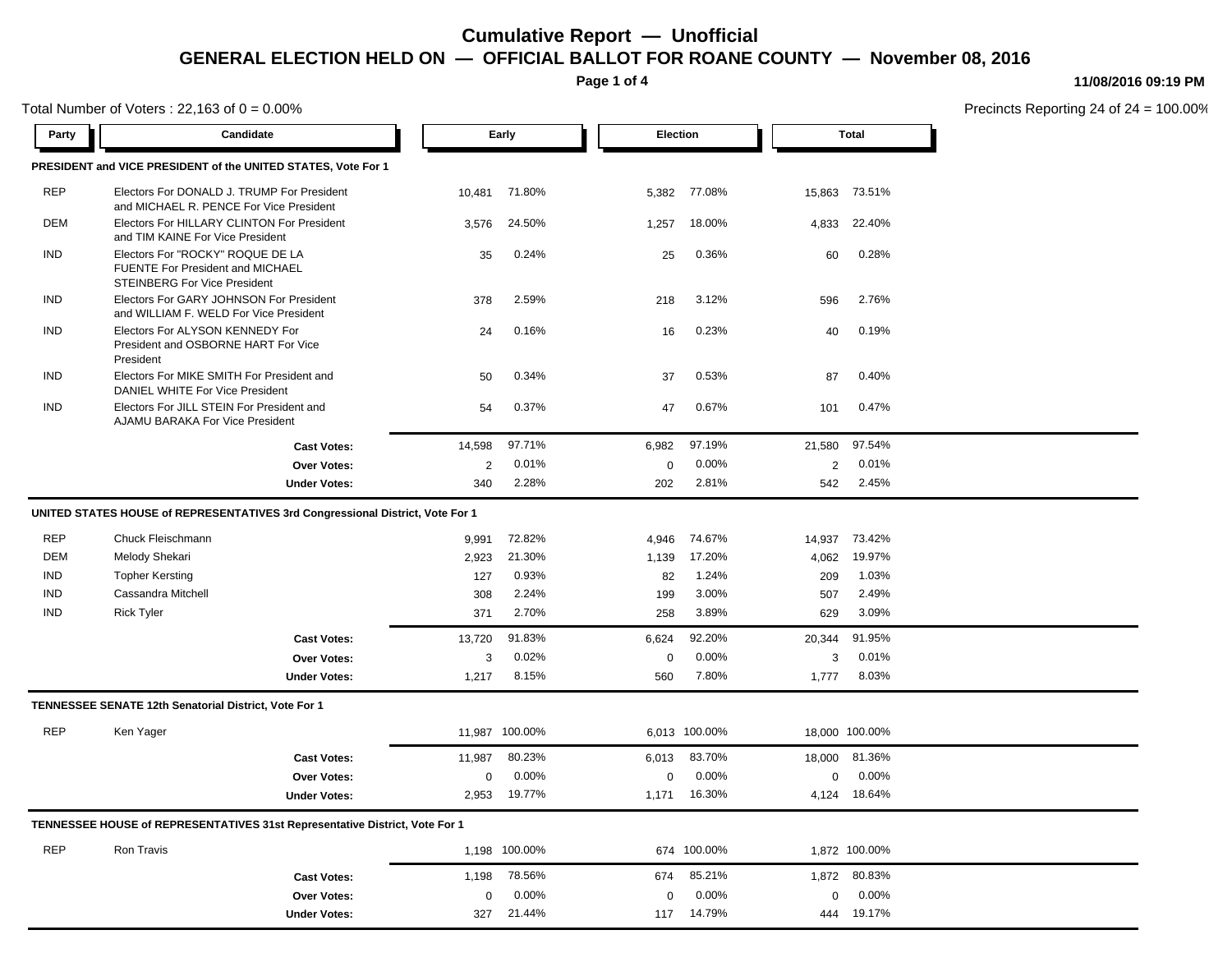**Page 2 of 4**

**11/08/2016 09:19 PM**

|            | Total Number of Voters: $22,163$ of $0 = 0.00\%$                            |                     |                |        |             |          |                  | Precincts Reporting 24 of 24 = 100.00% |  |
|------------|-----------------------------------------------------------------------------|---------------------|----------------|--------|-------------|----------|------------------|----------------------------------------|--|
| Party      | Candidate                                                                   |                     |                | Early  |             | Election |                  | <b>Total</b>                           |  |
|            | TENNESSEE HOUSE of REPRESENTATIVES 32nd Representative District, Vote For 1 |                     |                |        |             |          |                  |                                        |  |
| <b>REP</b> | Kent D. Calfee                                                              |                     | 7,702          | 61.09% | 3,749       | 62.00%   | 11,451           | 61.39%                                 |  |
| <b>DEM</b> | Corey B. Stafford                                                           |                     | 1,790          | 14.20% | 720         | 11.91%   | 2,510            | 13.46%                                 |  |
| <b>IND</b> | <b>Tyler Overstreet</b>                                                     |                     | 3,115          | 24.71% | 1,578       | 26.10%   |                  | 4,693 25.16%                           |  |
|            |                                                                             | <b>Cast Votes:</b>  | 12,607         | 93.98% | 6,047       | 94.59%   | 18,654           | 94.17%                                 |  |
|            |                                                                             | Over Votes:         | $\overline{1}$ | 0.01%  | $\mathbf 0$ | 0.00%    | $\mathbf{1}$     | 0.01%                                  |  |
|            |                                                                             | <b>Under Votes:</b> | 807            | 6.02%  | 346         | 5.41%    | 1,153            | 5.82%                                  |  |
|            | CITY of HARRIMAN SALES TAX REFERENDUM, Vote For 1                           |                     |                |        |             |          |                  |                                        |  |
|            | <b>FOR</b>                                                                  |                     | 489            | 42.30% | 226         | 39.93%   | 715              | 41.52%                                 |  |
|            | <b>AGAINST</b>                                                              |                     | 667            | 57.70% | 340         | 60.07%   | 1,007            | 58.48%                                 |  |
|            |                                                                             | <b>Cast Votes:</b>  | 1,156          | 93.38% | 566         | 93.09%   |                  | 1,722 93.28%                           |  |
|            |                                                                             | Over Votes:         | 0              | 0.00%  | $\pmb{0}$   | 0.00%    | $\boldsymbol{0}$ | 0.00%                                  |  |
|            |                                                                             | <b>Under Votes:</b> | 82             | 6.62%  | 42          | 6.91%    | 124              | 6.72%                                  |  |
|            | CITY COUNCIL City of Kingston, Vote For 3                                   |                     |                |        |             |          |                  |                                        |  |
| <b>IND</b> | Tony D Brown                                                                |                     | 1,137          | 21.33% | 278         | 22.56%   |                  | 1,415 21.56%                           |  |
| <b>IND</b> | John Byrkit                                                                 |                     | 583            | 10.94% | 128         | 10.39%   |                  | 711 10.84%                             |  |
| <b>IND</b> | Tara R Stockton                                                             |                     | 1,566          | 29.38% | 358         | 29.06%   | 1,924            | 29.32%                                 |  |
| <b>IND</b> | Norman Sugarman                                                             |                     | 962            | 18.05% | 203         | 16.48%   | 1,165            | 17.75%                                 |  |
| <b>IND</b> | Stephanie Wright                                                            |                     | 1,082          | 20.30% | 265         | 21.51%   |                  | 1,347 20.53%                           |  |
|            |                                                                             | <b>Cast Votes:</b>  | 5,330          | 78.61% | 1,232       | 77.93%   |                  | 6,562 78.48%                           |  |
|            |                                                                             | Over Votes:         | 0              | 0.00%  | $\mathbf 0$ | 0.00%    | $\mathbf 0$      | 0.00%                                  |  |
|            |                                                                             | <b>Under Votes:</b> | 1,450          | 21.39% | 349         | 22.07%   |                  | 1,799 21.52%                           |  |
|            | CITY COUNCIL City of Oak Ridge, Vote For 3                                  |                     |                |        |             |          |                  |                                        |  |
| <b>IND</b> | Jim Dodson                                                                  |                     | 786            | 20.50% | 159         | 20.23%   | 945              | 20.45%                                 |  |
| <b>IND</b> | <b>Wende Doolittle</b>                                                      |                     | 224            | 5.84%  | 85          | 10.81%   | 309              | 6.69%                                  |  |
| <b>IND</b> | Anne Garcia Garland                                                         |                     | 475            | 12.39% | 101         | 12.85%   | 576              | 12.47%                                 |  |
| <b>IND</b> | Charles "Chuck" Hope Jr                                                     |                     | 853            | 22.25% | 171         | 21.76%   | 1,024            | 22.16%                                 |  |
| <b>IND</b> | Joseph Lee                                                                  |                     | 387            | 10.09% | 69          | 8.78%    | 456              | 9.87%                                  |  |
| <b>IND</b> | Mark LeNoir                                                                 |                     | 347            | 9.05%  | 92          | 11.70%   | 439              | 9.50%                                  |  |
| <b>IND</b> | Hans Vogel                                                                  |                     | 762            | 19.87% | 109         | 13.87%   | 871              | 18.85%                                 |  |
|            |                                                                             | <b>Cast Votes:</b>  | 3,834          | 80.83% | 786         | 76.61%   | 4,620            | 80.08%                                 |  |
|            |                                                                             | Over Votes:         | -1             | 0.06%  | $\mathbf 0$ | 0.00%    | $\mathbf{1}$     | 0.05%                                  |  |
|            |                                                                             | <b>Under Votes:</b> | 906            | 19.10% | 240         | 23.39%   |                  | 1,146 19.86%                           |  |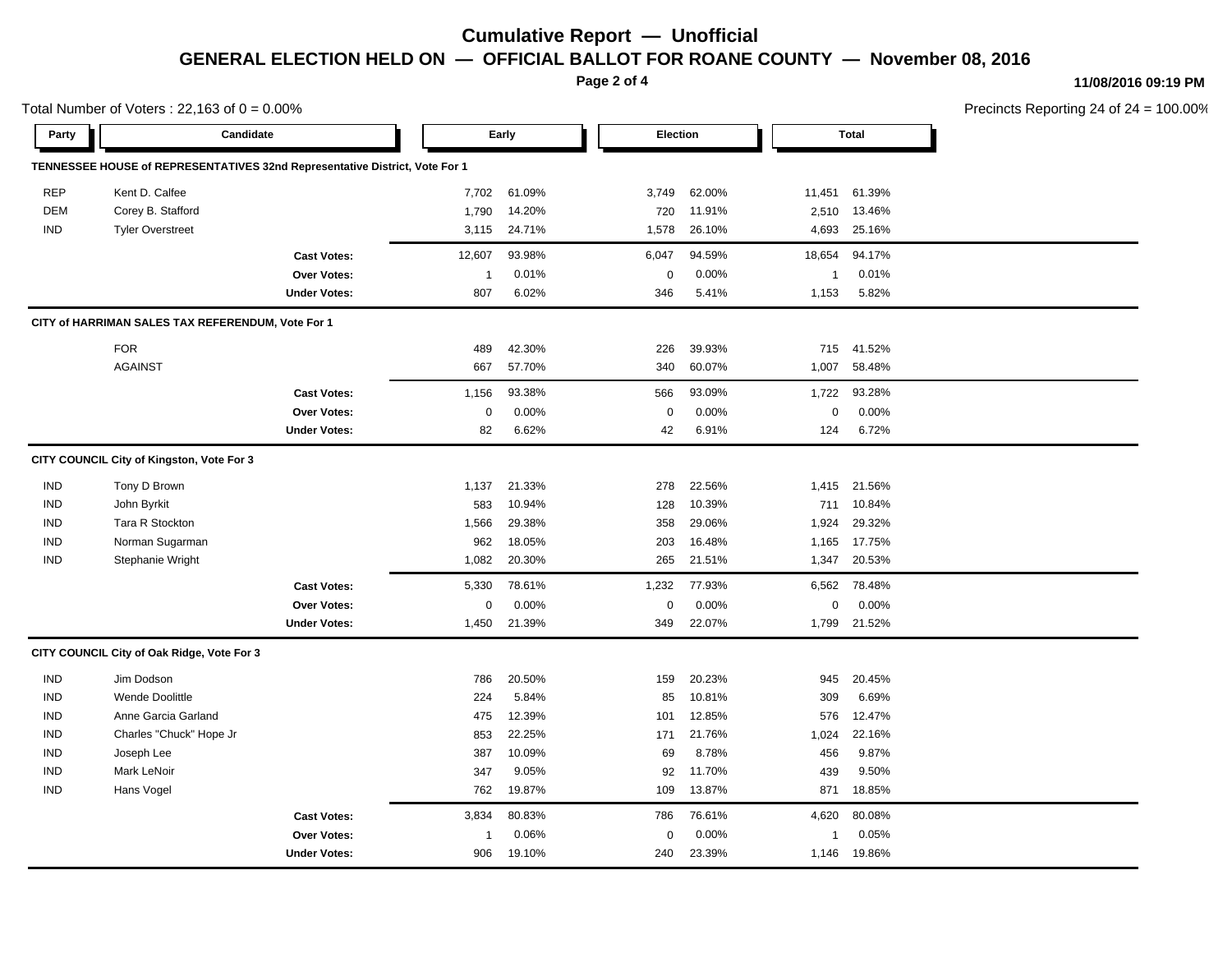**Page 3 of 4**

#### **11/08/2016 09:19 PM**

Precincts Reporting 24 of 24 = 100.00%

| Total Number of Voters: $22,163$ of $0 = 0.00\%$ |                                                    |                     |             |               |             |             |             |               | Precincts Reporting 24 of 24 |
|--------------------------------------------------|----------------------------------------------------|---------------------|-------------|---------------|-------------|-------------|-------------|---------------|------------------------------|
| Party                                            | Candidate                                          |                     | Early       |               |             | Election    |             | <b>Total</b>  |                              |
|                                                  | CITY JUDGE City of Oak Ridge, Vote For 1           |                     |             |               |             |             |             |               |                              |
| <b>IND</b>                                       | Robert A. McNees III                               |                     |             | 1,197 100.00% |             | 248 100.00% |             | 1,445 100.00% |                              |
|                                                  |                                                    | <b>Cast Votes:</b>  | 1,197       | 75.71%        | 248         | 72.51%      |             | 1,445 75.14%  |                              |
|                                                  |                                                    | Over Votes:         | 0           | 0.00%         | 0           | 0.00%       | $\mathbf 0$ | 0.00%         |                              |
|                                                  |                                                    | <b>Under Votes:</b> | 384         | 24.29%        | 94          | 27.49%      | 478         | 24.86%        |                              |
|                                                  | BOARD of EDUCATION City of Oak Ridge, Vote For 2   |                     |             |               |             |             |             |               |                              |
| <b>IND</b>                                       | Angi Agle                                          |                     | 973         | 38.52%        | 214         | 39.85%      | 1,187       | 38.75%        |                              |
| <b>IND</b>                                       | <b>Keys Fillauer</b>                               |                     | 960         | 38.00%        | 187         | 34.82%      | 1,147       | 37.45%        |                              |
| <b>IND</b>                                       | Myra Mansfield                                     |                     | 593         | 23.48%        | 136         | 25.33%      | 729         | 23.80%        |                              |
|                                                  |                                                    | <b>Cast Votes:</b>  | 2,526       | 79.89%        | 537         | 78.51%      | 3,063       | 79.64%        |                              |
|                                                  |                                                    | <b>Over Votes:</b>  | 0           | 0.00%         | $\mathbf 0$ | 0.00%       | 0           | 0.00%         |                              |
|                                                  |                                                    | <b>Under Votes:</b> | 636         | 20.11%        | 147         | 21.49%      | 783         | 20.36%        |                              |
|                                                  | ALDERMAN City of Oliver Springs Ward 3, Vote For 1 |                     |             |               |             |             |             |               |                              |
|                                                  | No Candidate Filed (W)                             |                     | 0           | 0.00%         | 0           | 0.00%       | $\mathbf 0$ | 0.00%         |                              |
|                                                  |                                                    | <b>Cast Votes:</b>  | $\mathbf 0$ | 0.00%         | $\mathbf 0$ | 0.00%       | $\mathbf 0$ | 0.00%         |                              |
|                                                  |                                                    | Over Votes:         | 0           | 0.00%         | $\mathbf 0$ | 0.00%       | $\mathbf 0$ | 0.00%         |                              |
|                                                  |                                                    | <b>Under Votes:</b> |             | 107 100.00%   |             | 192 100.00% |             | 299 100.00%   |                              |
|                                                  | ALDERMAN City of Oliver Springs Ward 5, Vote For 1 |                     |             |               |             |             |             |               |                              |
| <b>IND</b>                                       | <b>Terry Holland</b>                               |                     |             | 74 100.00%    |             | 136 100.00% |             | 210 100.00%   |                              |
|                                                  |                                                    | <b>Cast Votes:</b>  | 74          | 69.16%        | 136         | 70.83%      | 210         | 70.23%        |                              |
|                                                  |                                                    | Over Votes:         | $\mathbf 0$ | 0.00%         | $\mathbf 0$ | 0.00%       | $\mathbf 0$ | 0.00%         |                              |
|                                                  |                                                    | <b>Under Votes:</b> | 33          | 30.84%        | 56          | 29.17%      | 89          | 29.77%        |                              |
|                                                  | ALDERMAN City of Oliver Springs Ward 6, Vote For 1 |                     |             |               |             |             |             |               |                              |
| <b>IND</b>                                       | Don Shillings                                      |                     |             | 80 100.00%    |             | 151 100.00% |             | 231 100.00%   |                              |
|                                                  |                                                    | <b>Cast Votes:</b>  | 80          | 74.77%        | 151         | 78.65%      | 231         | 77.26%        |                              |
|                                                  |                                                    | Over Votes:         | 0           | 0.00%         | 0           | 0.00%       | 0           | 0.00%         |                              |
|                                                  |                                                    | <b>Under Votes:</b> | 27          | 25.23%        | 41          | 21.35%      | 68          | 22.74%        |                              |